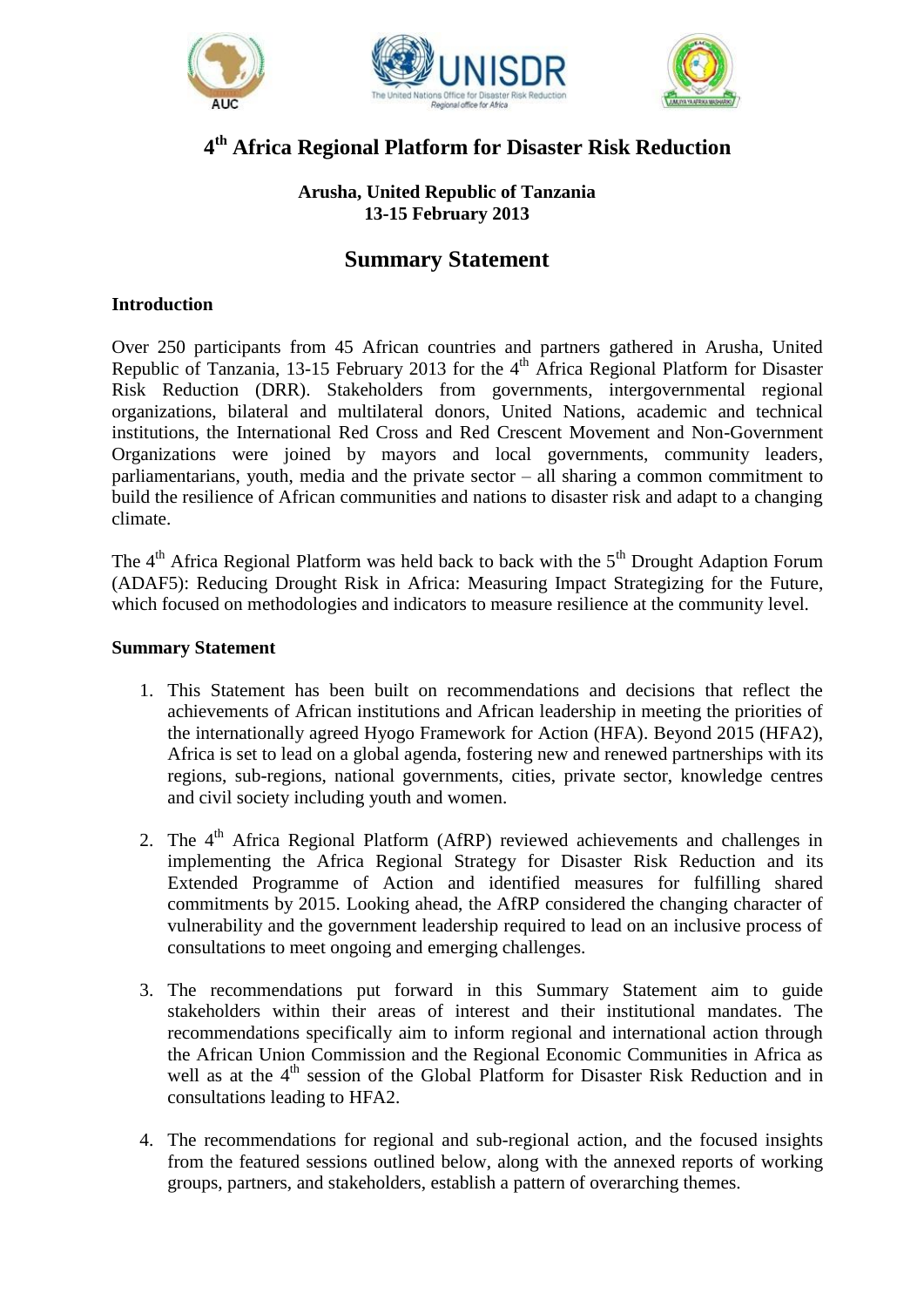- 5. **Africa is a dynamic continent in a period of rapid transformation characterized by changes in economy, society and the environment.** These changes will be aggravated by climate change. While rapid economic growth can augment resources, it can also aggravate vulnerability. Ensuring sustainable approaches to development can have a profound impact on equity and poverty. Integrating DRR and resilience as part of sustainable development strategies is an opportunity to both address root causes of exposure and vulnerability and protect development gains though resilient development approaches. As Africa continues to transform itself, there is increasing commitment to reduce risk at all levels not least in relation to conflict. The 4<sup>th</sup> African Regional Platform looked beyond 2015 to envision an HFA2 that recognizes that risk is dynamic and that risk affects different segments of the community in different ways.
- 6. **Communities, in particular women and children, stand at the frontline of disaster risk and play an increasingly influential role in building resilience.** To act in partnership with communities entails a commitment to eliminate illiteracy, promote education, support public health, food security and livelihoods (through formal and informal mechanisms) as these are central to resilient risk reduction and MDGs. New partnerships with media and the private sector can be instrumental in moving the risk resilience agenda forward. All stakeholders and social sectors should be involved in building a resilient future. The engagement of youth and the inclusion of physicallychallenged persons bring new energy to disaster reduction at the local level. Strongly supported efforts to strengthen and engage local social institutions, in particular, hold the promise of renewed public commitment to building resilience. Community education and awareness call for coordination across sectors between national and local level, governments and civil society.
- 7. **Safe and equitable development outcomes in Africa are achievable**. In Africa, poverty eradication, including through access to markets and services, provision of infrastructure, eradication of malnutrition, particularly in the face of recurrent drought, is more likely to be achieved when disaster risk drivers are appropriately addressed. The development sector, including sectorial ministries, private sector and bilateral and multilateral aid institutions are called on to integrate disaster risk reduction and climate change adaptation into their plans, programmes and actions and are called on to be more accountable for their decisions. National efforts to plan for and implement the post 2015 development agenda, Rio+20 and HFA2 can be advanced through integrated approaches by regional sub-regional, national and local governments in dialogue with civil society actors. Most urgently, humanitarian response and development actors should share responsibility by aligning their policies and coordinating their efforts.
- 8. **Substantive knowledge and technical and human resources are already available nationally and locally**. These must be recognized, and leveraged in our collective efforts to reduce disaster risk. African academic and research institutions have been under-utilized for resilience building at grass-roots and other levels. Local knowledge, local leadership and community relations play a pivotal role in strengthening coping capacities. Improved communications vertically, between national and local level and horizontally among government sectors, can drive public awareness and sensitization about disaster risk reduction and climate change adaptation. The media and civil society are essential partners. Regionally and sub-regionally, African countries, Inter-Governmental Organizations and partners must continue to share their knowledge and learn from each other. To further cooperation and partnership, Intra-Africa and South-South collaboration should be vigorously pursued.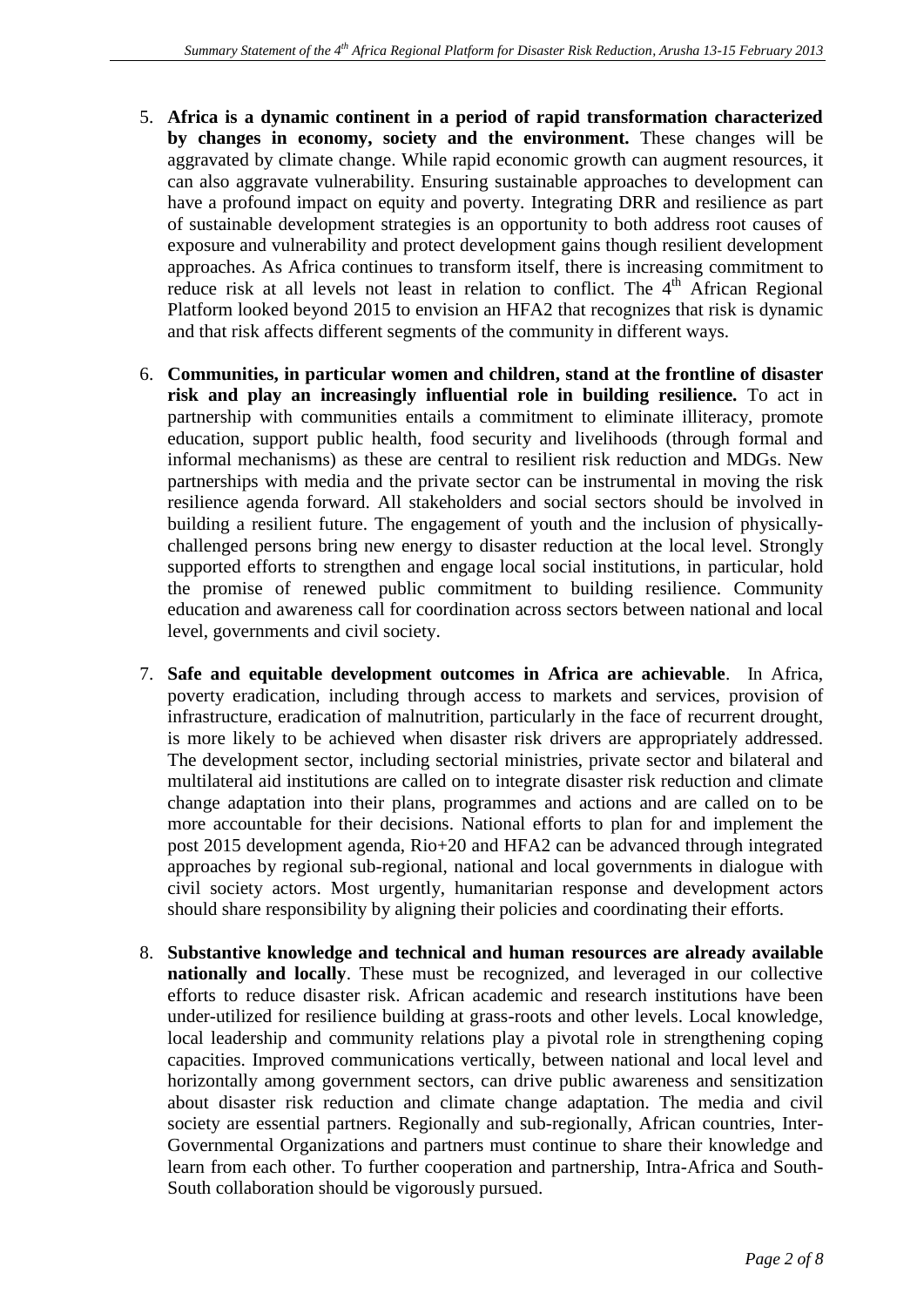- 9. **Targeting progress in disaster risk reduction efforts at all levels helps governments** better plan, assess progress and learn lessons in a more systematic and informed way. Efforts that support information sharing and transparency are highly recommended to be adopted at national level. Currently, the monitoring of HFA progress is not adequate. In many instances, DRR policies and plans lack good indicators and targets, and only a few countries systematically account for disaster losses and estimate the impact of disaster on the overall economy and society. At the same time, those most vulnerable to disasters need good information about what disaster risk is and what happens to their lives and livelihoods when disaster strikes.
- 10. **The HFA** has been the central policy guidance for DRR alongside the Africa Strategy for DRR and its Programme of Action. While continuing to pursue HFA1 priorities beyond 2015, HFA2 should build on the progress and lessons learned while providing a broader vision that embraces innovation and changing conditions. HFA2 should work for those most at risk and anticipate the risks faced by emerging future groups. Women and children in particular are disproportionately affected by disasters most often as a result of pre-existing inequalities. Targeting the vulnerable to ensure equitable planning and resourcing of disaster risk reduction measures is strongly recommended as a key issue to be addressed for a post-2015 framework in Africa.
- 11. **Disaster risk reduction is now on the agenda of every government in Africa.** Governments have the responsibility to create the constitutional, institutional and policy environments, and legal frameworks, for building resilience and protecting the vulnerable. This includes decentralisation of disaster risks and strengthening of local and community structures. It is encouraging that as many as 40 countries in Africa have established national platforms or coordination mechanisms. These advances must be sustained and the growing popular awareness of disaster risk reduction must be converted into actions to systematically enhance implementation of the Extended Programme of Action for the Implementation of the Africa Regional Strategy and national, regional and international commitments.
- 12. **Private sector engagement.** In a parallel event on Private Sector Partnership, five essentials for Business in disaster risk reduction were agreed including to promote public-private partnerships for disaster risk reduction, analyze the root causes of continued non-resilient activities (and develop frameworks to address these causes), develop financial risk-sharing mechanisms, and leverage sectorial private sector expertise and strengths to advance collaboration for disaster risk reduction among others. For more information, please refer to the full report in the annexes to this statement.
- 13. Therefore, the  $4<sup>th</sup>$  African Regional Platform calls for a commitment to focus on the following issues discussed in the six thematic sessions: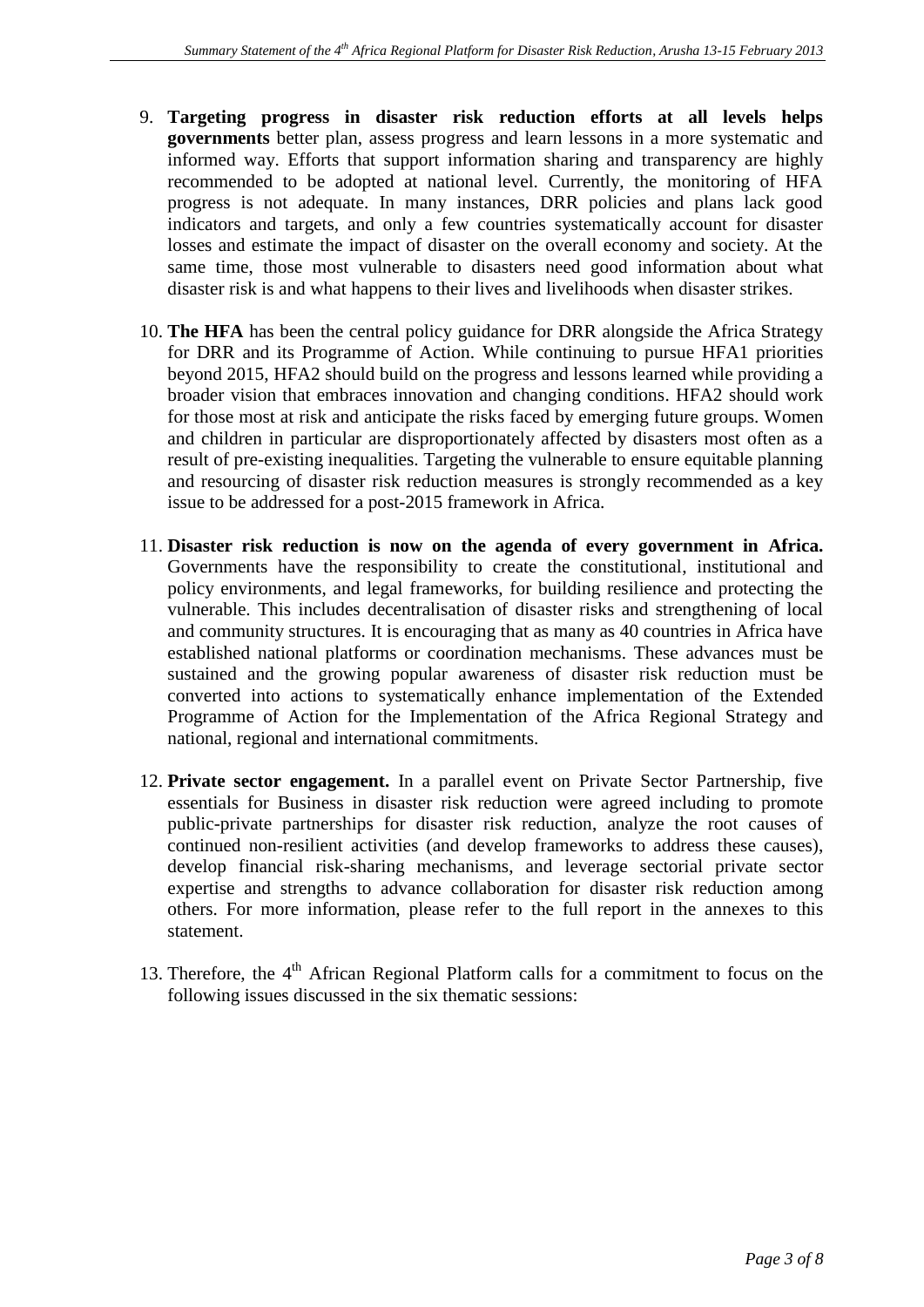#### **14. Session 1**

#### **Disaster Risk Reduction at the Regional Level**

Africa has seen high rates of economic growth in recent years with some African countries counted among the fastest growing economies globally. However, the role of disasters in reversing development gains cannot be ignored. While several disaster risk reduction initiatives and efforts have been undertaken, more needs to be done to strengthen them. Against this backdrop, Session 1 focussed on strengthening DRR at regional level with the following specific observations and recommendations:

- 1. Integrate disaster risk reduction into development and humanitarian agendas in a coordinated and multi-sectorial
- 2. Leverage existing efforts while initiating new ones.
- 3. Situate disaster risk reduction as part of the global sustainable development framework and revisit the human development agenda. Actors of development sectors (agriculture/food security, water resources, environment, climate service providers, planning and finance) should be engaged in DRR policy dialogue.
- 4. Strengthen cooperation with civil society organizations to reach local communities.
- 5. While high economic growth has increased vulnerability and exposure to risk in Africa, it likewise provides opportunities to advance sustainable development goals through disaster risk management
- 6. It has been estimated that over  $\frac{2}{3}$  of disaster risk reduction and management funding comes from humanitarian actors. There is a need to balance this with development, including disaster risk reduction and management.
- 7. The audience welcomed the reconstitution and action of the Africa Working Group on DRR to provide coordination and support implementation of DRR frameworks and programmes for DRR (Ref: Ministerial Recommendation No. 2, 2010).
- 8. A number of African academic and research institutions already focus on disaster risk reduction. They could form the basis for a network of capacitydevelopment institutions for training, research and information and knowledge management (Ref: Ministerial Recommendation No. 3, 2010).
- 9. Parliamentarians have taken the initiative to establish a network for the furtherance of the Nairobi Plan of Action to advocate DRR through legislation.
- 10. More emphasis needs to be put on the institutionalization of multi-sectorial national platforms for disaster risk reduction and management (Ref: Ministerial Conference, Recommendation No. 1, 2010).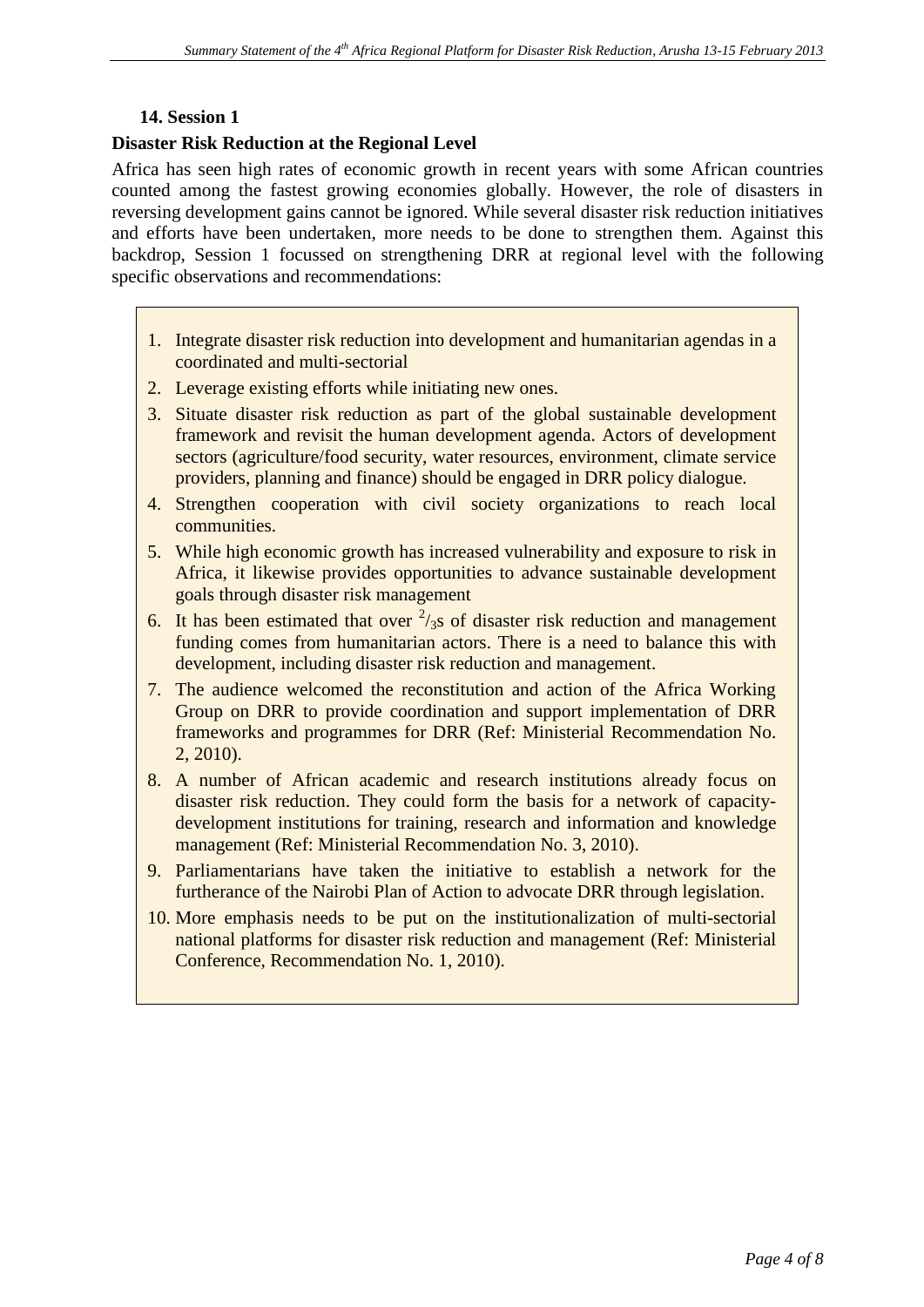## **15. Session 2**

#### **Disaster Risk Reduction at the Sub-Regional Level**

Session 2 outlined the achievements made and challenges faced at sub-regional levels in Africa. These ranged from policy formulation and coordination to comprehensive disaster risk reduction implementation. The following observations and recommendations were made by representatives of Regional Economic Communities:

- 1. It is encouraging to note that as many as 40 countries in Africa have established national platforms or coordination mechanisms. These must continue to be nurtured and strengthened through the development of strong linkages with government decision making processes.
- 2. Significant progress has been made on policy formulation, however, legislation and its conversion into adequately-resourced programmes still remains an issue.
- 3. Disaster risk reduction needs to be mainstreamed into poverty reduction strategies and programmes.
- 4. There is a growing need for systematic, multi-hazard, trans-boundary and standardized risk assessments, people-centered early warning systems and preparedness planning. Greater support should be given to risk data management and sharing risk information.
- 5. Incentives, such as technical support and funding, need to be provided to education sectors to integrate more systematically disaster risk reduction in school curriculums.
- 6. Accountability should be enhanced through the addition of disaster risk reduction indicators in sub-regional monitoring frameworks.
- 7. Investments in capacity development at all levels, including communities and disaster risk reduction research need to be enhanced.
- 8. Investment in urban risk management and resilient cities should be accelerated.
- 9. There is an urgent need for strengthening coordinated resource mobilization in the different African regions.

#### **16. Session 3**

### **Increased Political Commitment and Disaster Risk Reduction Investment**

There is a broad awareness in Africa regarding the significance of disaster risk reduction and its role in ensuring sustainable development and awareness. However, this awareness is yet to be fully translated into action by the commitment of human, technical, institutional, political and financial resources. Session 3 outlined concrete examples of disaster risk reduction investment and its shift in focus from response and relief to resilience. The following observations and recommendations were made:

- 1. It was reiterated that political commitment is critical for making disaster risk reduction a national priority.
- 2. Parliamentarians should work more closely with the executive to achieve better fiscal management.
- 3. Donor commitment to long-term disaster risk reduction funding needs to be reconsidered in line with new and emerging risks and evolving humanitarian and development agendas.
- 4. Enhance efforts to engage more with the private sector in disaster risk reduction, in particular building on their role in investment in Africa and leveraging their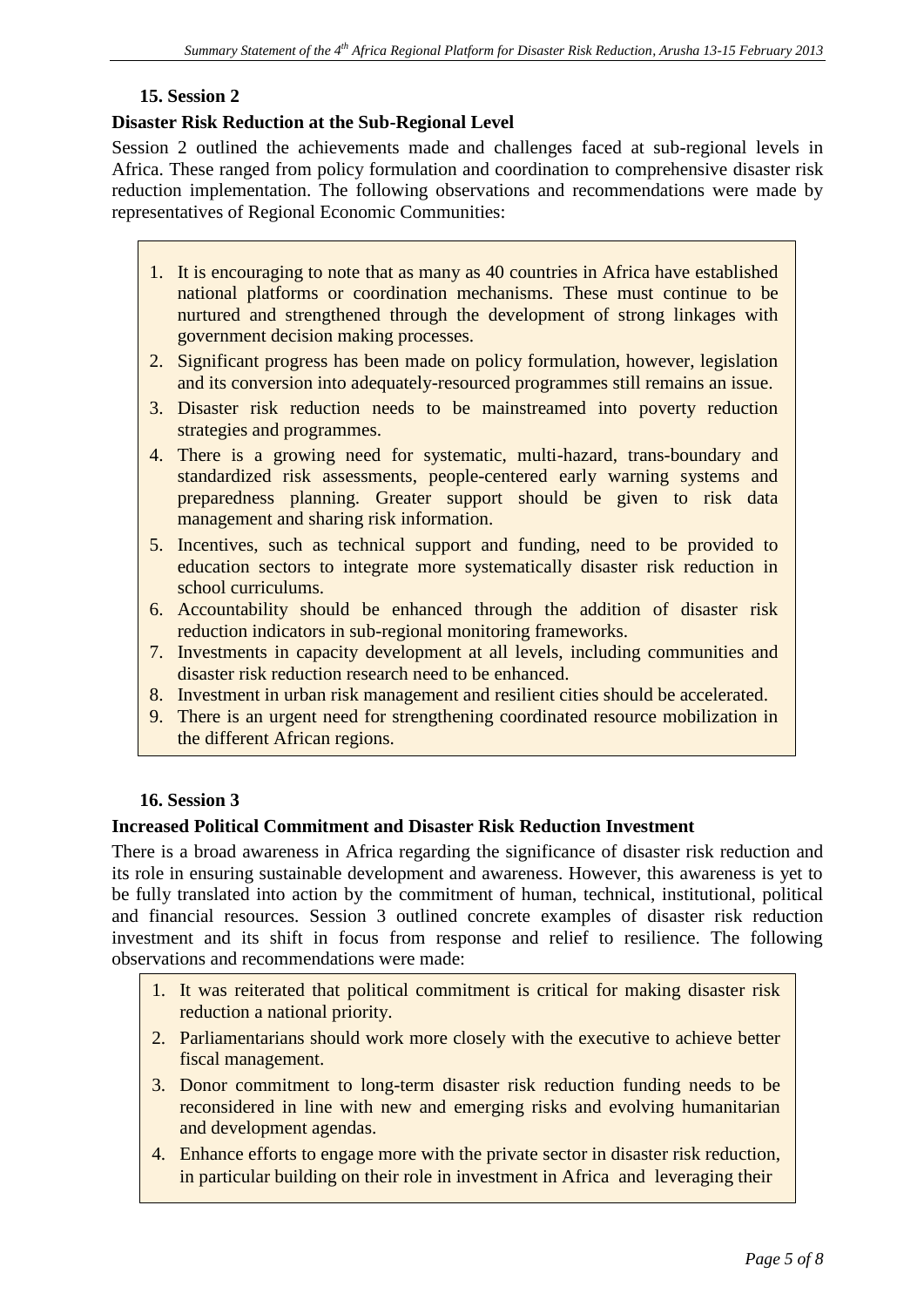technical expertise through partnerships

- 5. Disaster risk reduction financing should not be the only concern but appropriate linkages and policies with relevant actors should be developed.
- 6. Disaster risk reduction should be considered as an investment rather than expenditure.
- 7. An integrated approach to disaster risk reduction implementation is central to enhancing disaster risk reduction investment.
- 8. To finance disaster risk reduction efforts, mobilisation of local resources should be considered to complement national and external support.
- 9. Systematic implementation of the Programme of Action for the Implementation of the Africa Regional Strategy for Disaster Risk Reduction is required.
- 10. The institutional integration of disaster risk reduction and climate change remains a major challenge. Clear responsibilities need to be identified and outlined.

#### **17. Session 4**

#### **Risk identification, Monitoring and Early Warning**

Risk knowledge contributes to achieving HFA targets through providing strategic policy guidance and informing disaster risk reduction implementation. However, gaps between risk information and its end-users have been observed, while both generation and dissemination of risk knowledge remains a challenge. Session 4 made the following observations and recommendations:

- 1. Communities should be at the centre of decision-making on disaster risk reduction as they know how risk develops and how it affects them. Community education and awareness on disaster risk reduction should be integrated across sectors and coordinated between government, civil society and the general public.
- 2. Resilience is a coping mechanism of the society. Disaster risk profiles at local levels inform what makes communities resilient.
- 3. Greater support should be given to quantify risk and measure resilience of communities.
- 4. There is a need for standardization of risk assessments in the continent while acknowledging that the review of multiple methodologies provides a more complete picture of risk.
- 5. There is a need for the creation and strengthening of risk databases and wider dissemination of resulting information on risk by change agents (media, national and local governments, civil society, private sector, women and youth groups.).
- 6. Existing regional and sub-regional technical centers in the continent can support replication of risk assessment and early warning systems.
- 7. Disaster preparedness is more effective when backed by contingency funds.
- 8. Translating early warning into early action remains a challenge.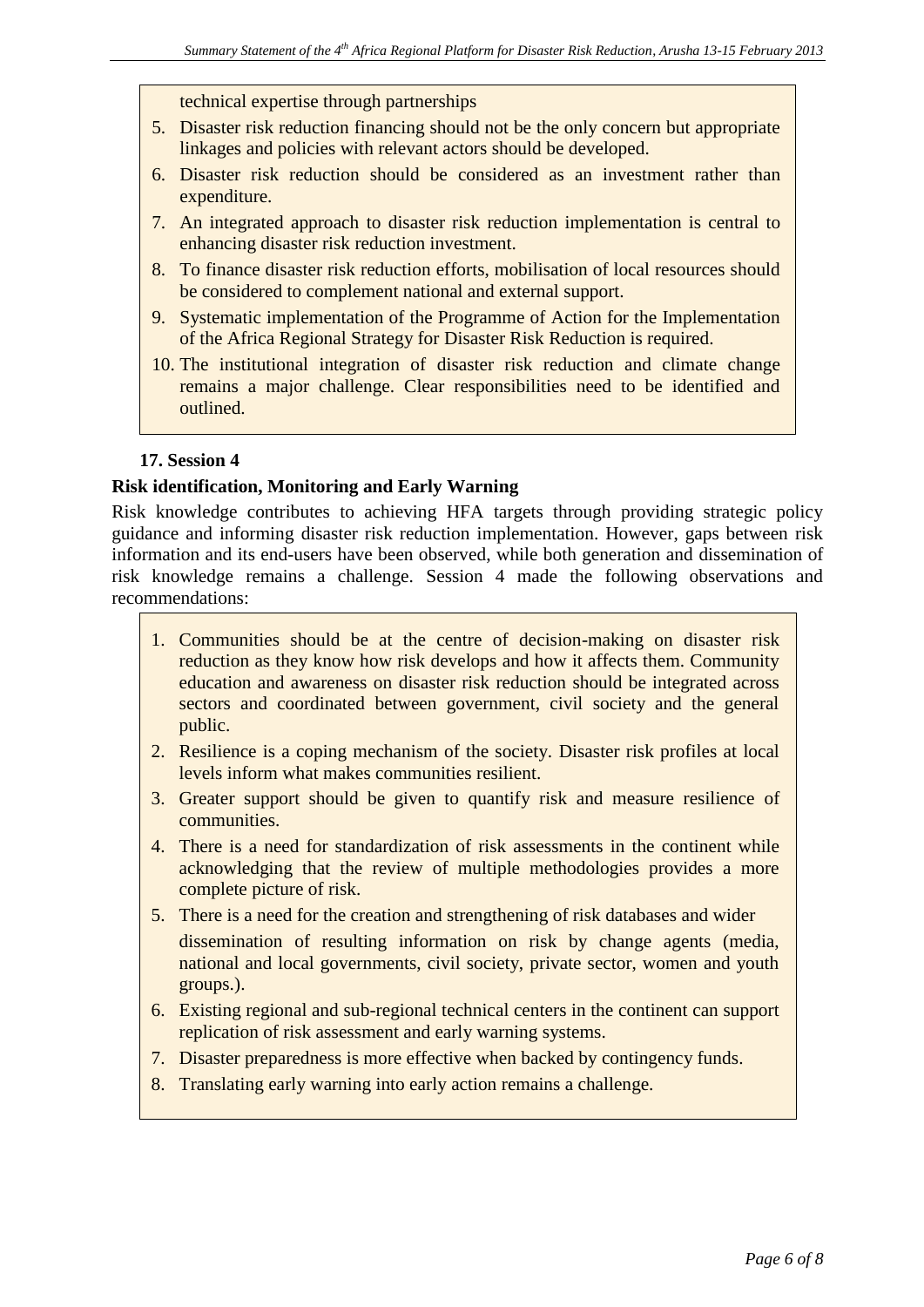# **18. Session 5**

## **Resilient Cities in Africa**

Africa has witnessed extremely high urbanization rates that parallel its economic growth and, at the same time, pose critical challenges for disaster risk reduction, exacerbated by climate change. Session 5 highlighted initiatives undertaken and future-looking recommendations to address urban risks in the region by building urban resilience. The following observations and recommendations were made:

- 1. Urban centres of infrastructure and assets are, at the same time, growing centres of disaster risk that deserve high multi-sectorial (including health, education, and infrastructure) disaster risk reduction attention.
- 2. Informal settlements and slums in urban areas are exposed to the highest level of risks, while women and children living in such areas are the most vulnerable to such exposure.
- 3. There is a need for the development of robust operational urban risk management architecture and initiatives among multi-sectorial groups through the building of skilled human capital.
- 4. Intra-country coordination between national and local authorities needs to be enhanced, including decentralization of urban governance.
- 5. There is a need for coordinated urban risk assessments and mapping as part of a comprehensive urban risk information system for development planning.
- 6. Urban structural measures and services (drainage and sewerage systems) should be complemented by non-structural measures like development of and adherence to building codes for urban planning.

#### **18. Session 6**

#### **Reducing risk: Climate change adaptation and emerging regional challenges**

Most disaster losses in Africa are associated with weather-related shocks. Climate change has a direct impact through disasters but also through increasing socio-economic vulnerabilities of communities and their eco-systems. Session 6 aimed at identifying and assessing the challenges and opportunities for integrating climate change adaptation and disaster risk reduction in Africa. The following observations and recommendations were made:

- 1. Disaster risk reduction and climate change adaptation integration are vital to achieve synergized programme implementation and develop integrated institutional mechanisms.
- 2. Institutional segregation of climate change adaptation and disaster risk reduction poses practical implementation challenges. Therefore, there is a need to further develop conjoined policies that integrate disaster risk reduction and climate change adaptation, hence pave way for institutional and policy integration.
- 3. There is a need to enhance skills for short-term weather predictions and medium-term forecasts through strengthening of regional and national institutions and leveraging existing global and regional climate information facilities. This in turn should inform disaster risk reduction strategies and programmes.
- 4. User-friendly and user-customized climate information enhances effectiveness of its application better supports informed decisions.